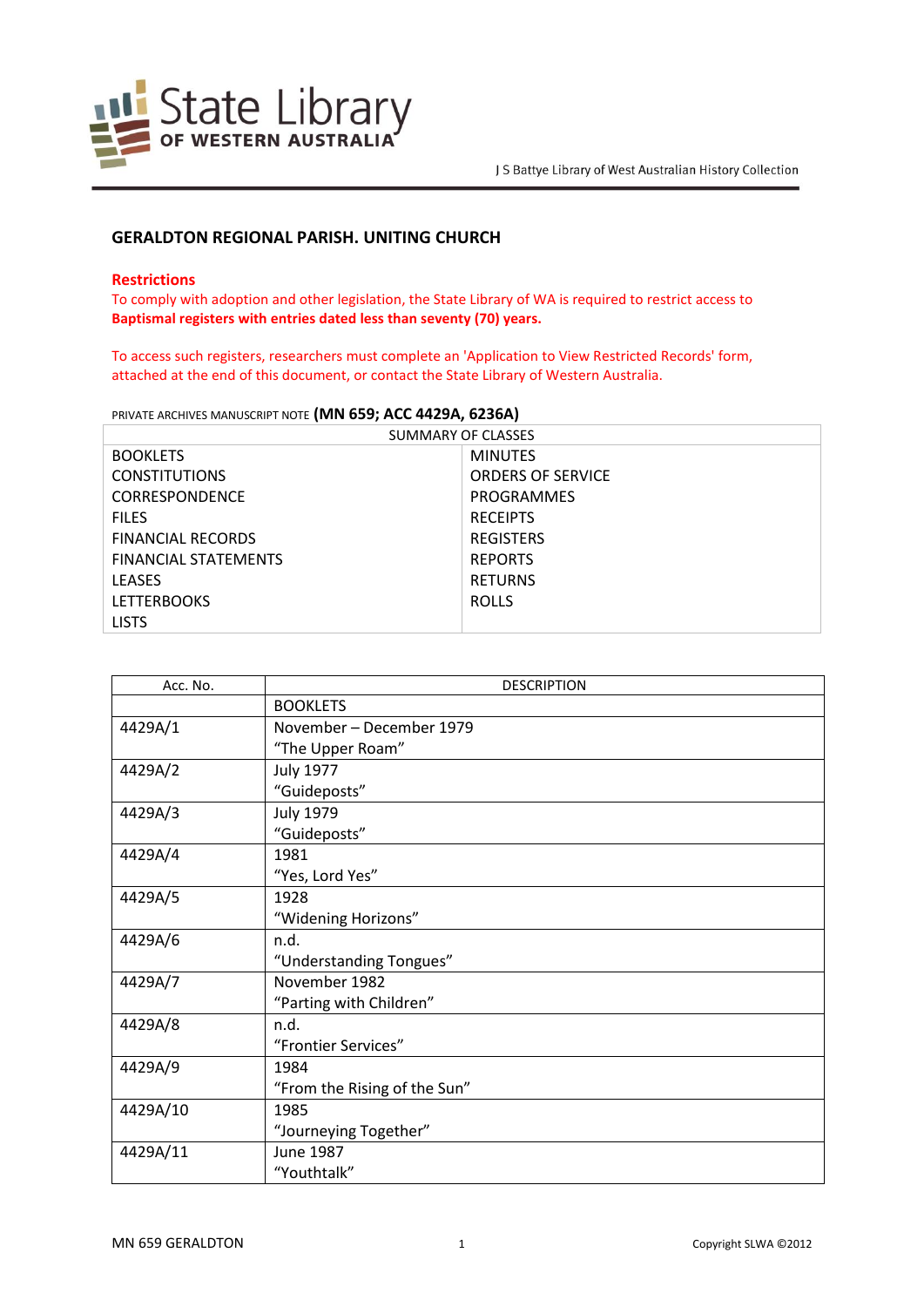

| 4429A/12 | 1985                                                                          |
|----------|-------------------------------------------------------------------------------|
|          | "Together in Prayer, Together we Share"                                       |
|          |                                                                               |
|          | <b>CONSTITUTIONS</b>                                                          |
| 6236A/1  | 28 Sept 1982                                                                  |
|          | Constitutions - Geraldton Inter-Church Council (including draft constitution, |
|          | Local council of Churches)                                                    |
|          |                                                                               |
|          | <b>CORRESPONDENCE</b>                                                         |
| 4429A/13 | 19 October 1977 - 8 July 1981                                                 |
|          | Ladies Guild                                                                  |
| 4429A/14 | 10 January 1985 - 11 November 1986                                            |
|          | Ladies Guild                                                                  |
| 4429A/15 | 13 July 1981 - 25 August 1982                                                 |
|          | Ladies Guild                                                                  |
| 4429A/16 | 6 September 1982 - 13 December 1983                                           |
|          | Ladies Guild                                                                  |
| 4429A/17 | January 1984 - 28 December 1984                                               |
|          | Ladies Guild                                                                  |
| 6236A/2  | 9 July 1979 - 2 August 1988                                                   |
|          | <b>Elders Council</b>                                                         |
| 6236A/3  | 16 Feb 1990 - 14 Nov 1990                                                     |
|          | <b>Elders Council</b>                                                         |
| 6236A/4  | 11 Jan 1991 - 10 Feb 1993                                                     |
|          | <b>Elders Council</b>                                                         |
| 6236A/5  | 17 Sept 1974 - 29 Dec 1981                                                    |
|          | <b>Geraldton Parish Council</b>                                               |
| 6236A/6  | 7 Apr 1976 - 15 Dec 1980                                                      |
|          | <b>Geraldton Parish Council</b>                                               |
| 6236A/7  | 4 Jan 1982 - 23 Nov 1982                                                      |
|          | <b>Geraldton Parish Council</b>                                               |
| 6236A/8  | 4 Jan 1983 - 15 Dec 1983                                                      |
|          | <b>Geraldton Parish Council</b>                                               |
|          |                                                                               |
| 6236A/9  | 31 Jan 1984 - 27 Dec 1984                                                     |
|          | <b>Geraldton Parish Council</b>                                               |
| 6236A/10 | 8 Jan 1985 - 31 Dec 1985                                                      |
|          | <b>Geraldton Parish Council</b>                                               |
| 6236A/11 | 1 Jan 1986 - 21 Dec 1987                                                      |
|          | <b>Geraldton Parish Council</b>                                               |
| 6236A/12 | 5 Jan 1988 - 21 Dec 1988                                                      |
|          | <b>Geraldton Parish Council</b>                                               |
| 6236A/13 | 9 Jan 1989 - 13 Feb 1990                                                      |
|          | <b>Geraldton Parish Council</b>                                               |
|          |                                                                               |
|          | <b>FILES</b>                                                                  |
| 6236A/14 | 8 Aug 1972 - 4 Dec 1979                                                       |
|          | Hillcrest Lodge (including correspondence, development programme,             |
|          | minutes, newspaper cuttings)                                                  |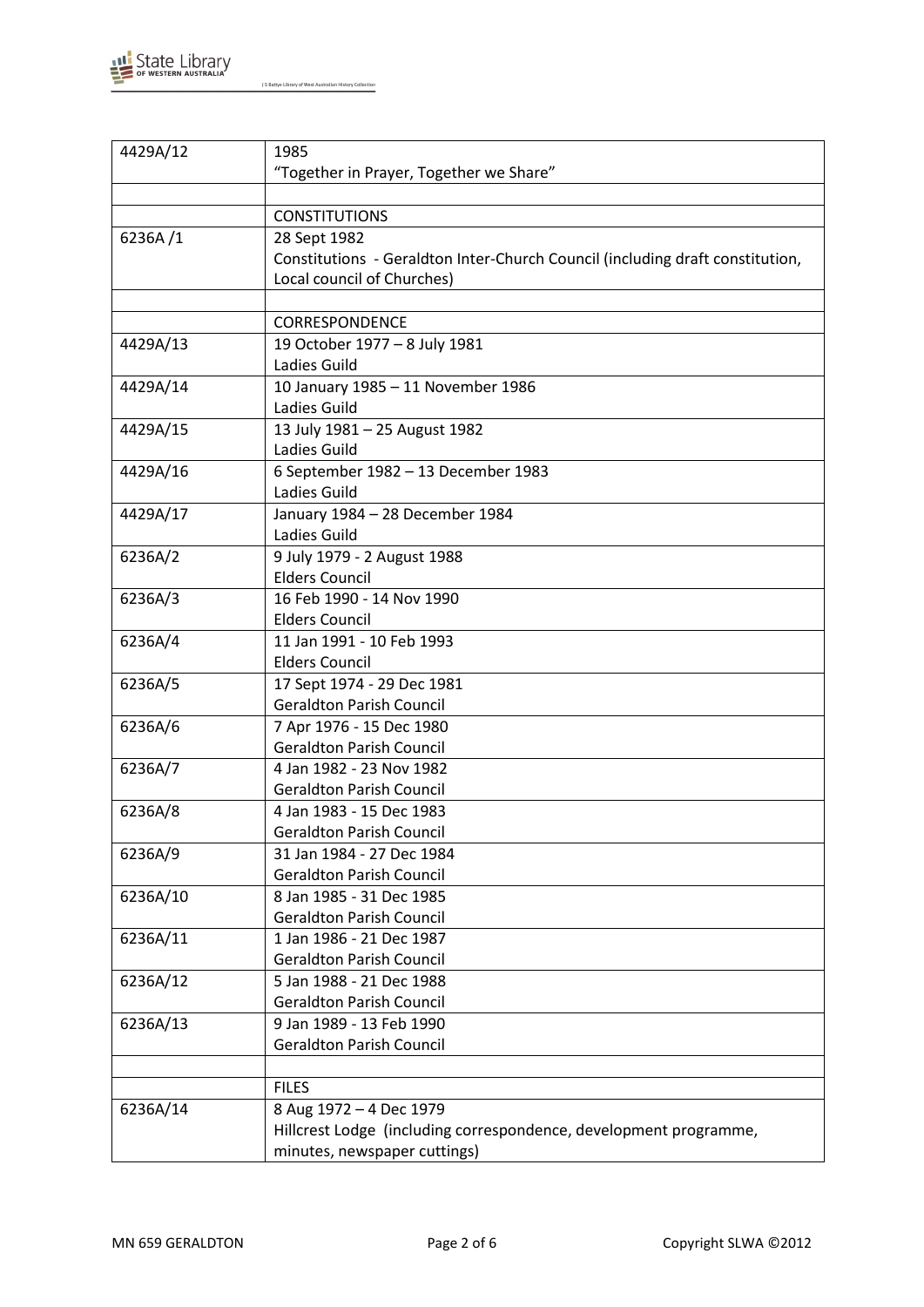

| 6236A/15 | 11 Feb 1980 24 Dec 1982                                                      |
|----------|------------------------------------------------------------------------------|
|          | Hillcrest Lodge (including correspondence, development programmes,           |
|          | minutes, site plans, Homeless Persons Assistance Act 1974                    |
| 6236A/16 | 19 Jan 1983 - 21 May 1984                                                    |
|          | Hillcrest Lodge (including correspondence, minutes)                          |
| 6236A/17 | 6 June 1984 - 23 June 1985                                                   |
|          | Hillcrest Lodge (including correspondence, minutes)                          |
| 6236A/18 | June 1981 - 10 Nov 1983; 20 May 1984; 12 July 1985; 8 May 1986               |
|          | Newman House Ministry (including correspondence, minutes,                    |
|          | recommendations, reports                                                     |
|          |                                                                              |
|          | <b>FINANCIAL RECORDS</b>                                                     |
| 6236A/19 | 31 Mar 1977 - 30 April 1989                                                  |
|          | Parish -31 Mar 1977; 31 Dec 1979; April/May - Dec 1981; Jan - Dec 1982;      |
|          | Property Committee - 13 Aug 1985 - 31 Dec 1987; 1 Jan 1989 - 30 April 1989;  |
|          | 1 Jan 1988 - 22 Mar1989; Newman House - 24 June 1980; Aug 1983 - 31 July     |
|          | 1985                                                                         |
|          |                                                                              |
|          | <b>FINANCIAL STATEMENTS</b>                                                  |
| 4429A/18 | 31 December 1977 - 31 December 1983                                          |
|          | Ladies Guild                                                                 |
| 4429A/19 | $1983 - 1985$                                                                |
|          | Uniting Church Fellowship                                                    |
|          |                                                                              |
|          | <b>LEASES</b>                                                                |
| 6236A/20 | 1 Mar 1970                                                                   |
|          | Lease Agreement re: land at Greenough, Victoria Location 1834, Vol 35, Folio |
|          | 211, 199 acres                                                               |
|          |                                                                              |
|          | <b>LETTERBOOKS</b>                                                           |
| 4429A/20 | 10 November 1977 - 12 March 1981                                             |
|          | Ladies Guild                                                                 |
| 4429A/21 | 26 March 1981 - 27 March 1985                                                |
|          | Ladies Guild                                                                 |
| 4429A/22 | 27 February [1980] - 23 June [1982]                                          |
|          | Also several with n.d. Ladies Guild Rosters                                  |
| 4429A/23 | 9 September 1981                                                             |
|          | Invitation Lists - Ladies Guild                                              |
|          |                                                                              |
| 4429A/24 | n.d.<br>Parish Personnel                                                     |
|          |                                                                              |
|          |                                                                              |
|          | <b>LISTS</b>                                                                 |
| 6236A/21 | $1976 - 1989$                                                                |
|          | Who is Who (Parish Leaders)                                                  |
|          | Parish Council - 9 May 1978                                                  |
|          | Council of Elders 9 May 1978 - 15 May 1980                                   |
|          | Church Leaders - June 1988 -1 Nov 1989                                       |
|          | Contact lists - 1987 - 1988                                                  |
|          |                                                                              |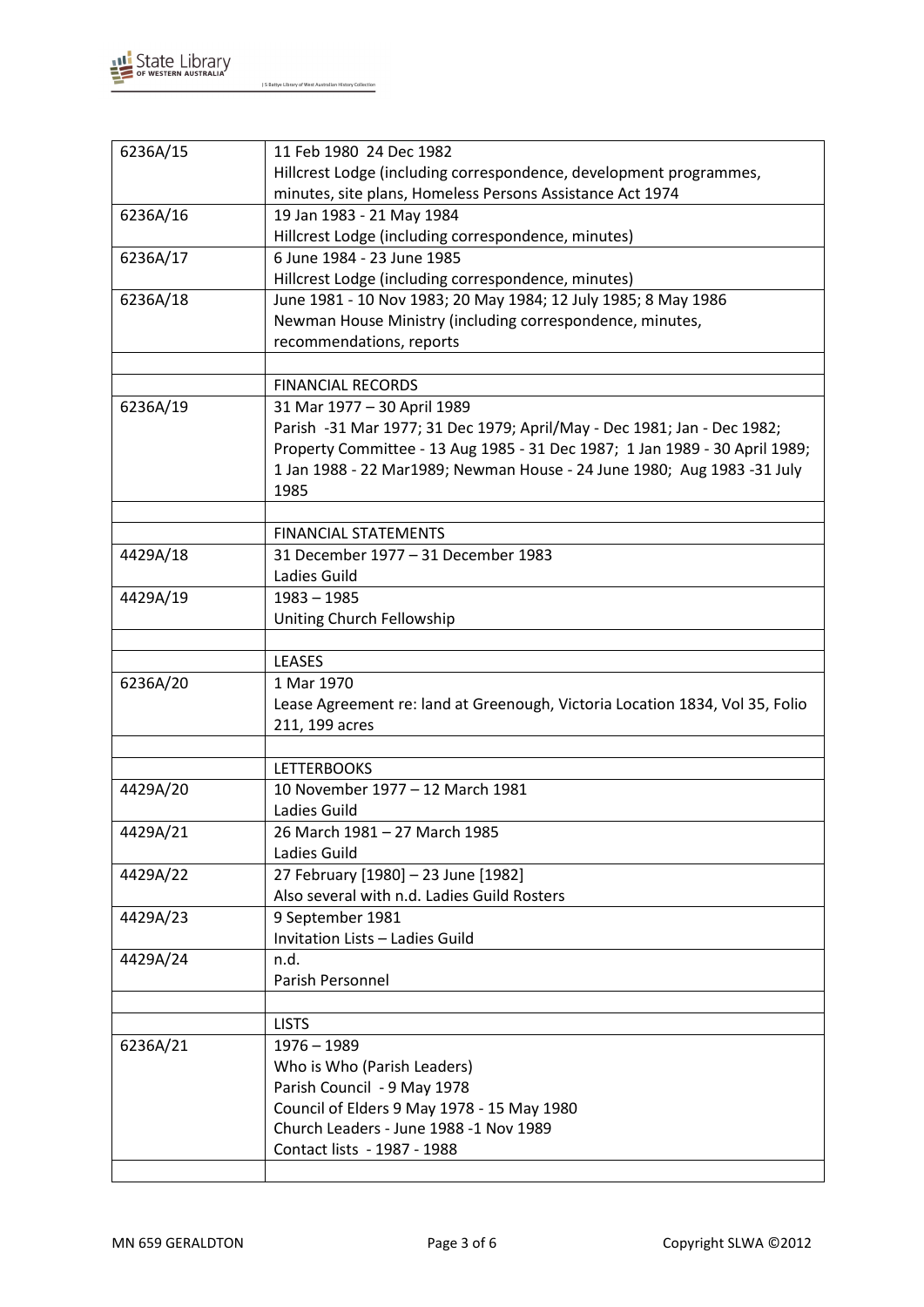

|          | <b>MINUTES</b>                                                           |
|----------|--------------------------------------------------------------------------|
| 4429A/25 | [9 March 1983 - 13 February 1985]                                        |
|          | Ladies Guild - Notes of minutes                                          |
| 4429A/26 | 8 March 1973 - 10 May 1978                                               |
|          | <b>Guild Meetings</b>                                                    |
| 4429A/27 | 14 June 1978 - 8 September 1982                                          |
|          | <b>Guild Meetings</b>                                                    |
| 6236A/22 | 12 June 1983 - 8 July 1984                                               |
|          | Congregational Meetings, Dongara                                         |
| 6236A/23 | May 1976 - November 1987                                                 |
|          | <b>Elders &amp; Congregational Meetings</b>                              |
| 6236A/24 | 19 Jan 1988 - 1 Dec 1992                                                 |
|          | <b>Elders Meetings</b>                                                   |
| 6236A/25 | 10 Mar 1977 - 6 Sept 1983                                                |
|          | Parish Council                                                           |
| 6236A/26 | 27 Sept 1983 - 3 Nov 1987                                                |
|          | Parish Council                                                           |
| 6236A/27 | 26 July 1976 - 8 Dec 1987                                                |
|          | Trust & Property Committee                                               |
| 6236A/28 | 8 Mar 1988 - 13 Feb 1990                                                 |
|          | <b>Property Committee</b>                                                |
| 6236A 29 | $1970 - 1992$                                                            |
|          | Mullewa Trust                                                            |
|          | 8 Sept 1970                                                              |
|          | Proposal to form a Local Council of Churches                             |
|          | 19 July 1972 - 13 Sept 1972                                              |
|          | Meeting with the Presbytery of Swan re: building extensions. 10 July1982 |
|          | Meeting with the Synod Property Board                                    |
|          | 31 Oct 1982                                                              |
|          | <b>Congregational Meetings.</b>                                          |
|          | 10 April 1988 - 29 April 1989                                            |
|          | Uniting Church Mission Liaison Team                                      |
|          | 16 Feb1990 - Mar 1992                                                    |
|          |                                                                          |
|          | <b>ORDERS OF SERVICE</b>                                                 |
| 4429A/28 | 29 July 1984                                                             |
|          | 50 <sup>th</sup> Anniversary Sister Hale's Child and Family Services     |
| 4429A/29 | 26 September 1985                                                        |
|          | Synod Fellowship Rally                                                   |
|          |                                                                          |
|          | PROGRAMMES                                                               |
| 4429A/30 | 12 February 1982                                                         |
|          | <b>Activities Calendar</b>                                               |
| 4429A/31 | 25 June 1983                                                             |
|          | "The Family Present and Future", Uniting Church Fellowship               |
| 4429A/32 | n.d.                                                                     |
|          | Agenda for Companion Time                                                |
| 4429A/33 | 1983                                                                     |
|          | "Dr Robert Schuller's Calendar for Possibility Thinkers"                 |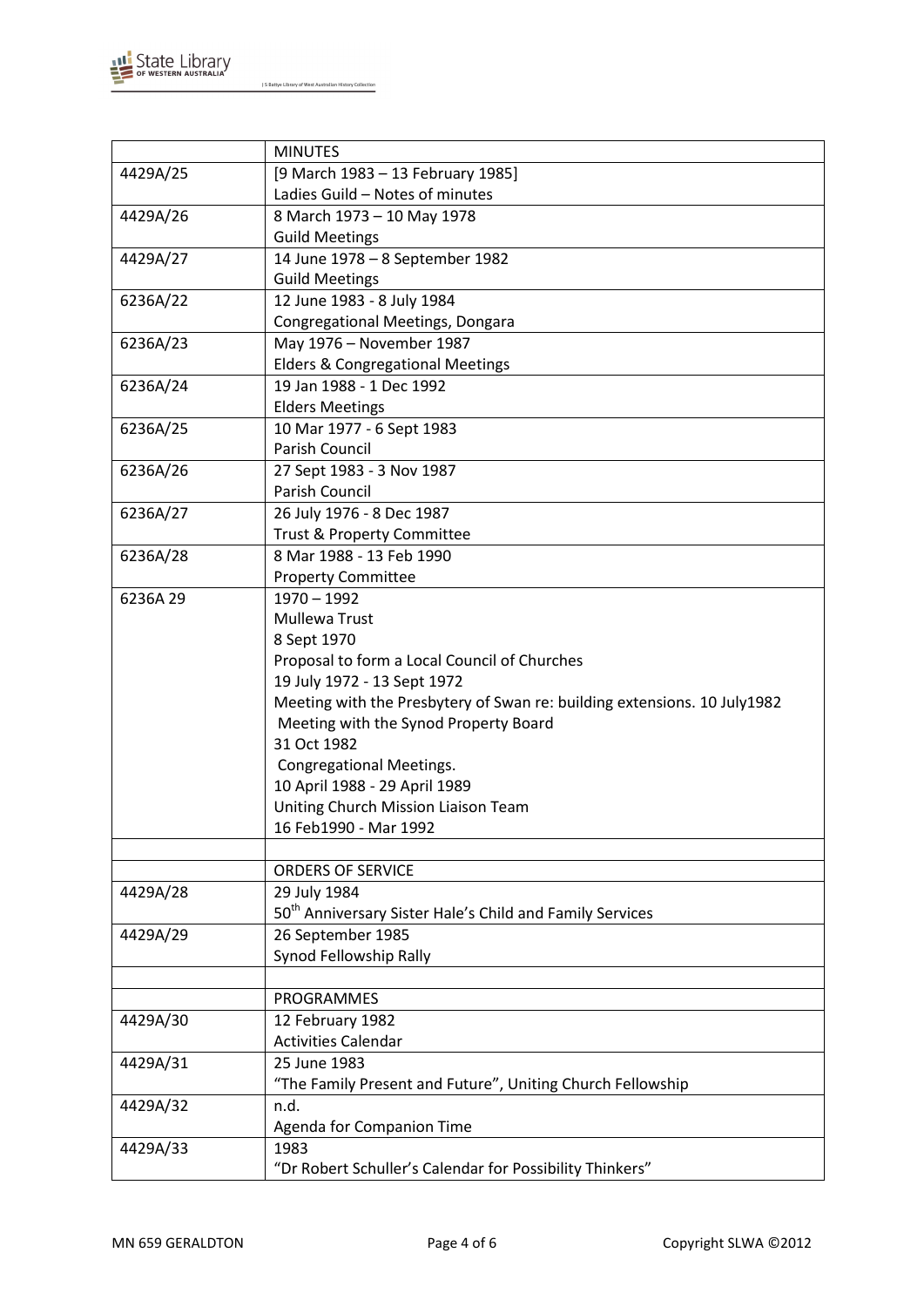

| 4429A/34                | 1985                                                               |  |
|-------------------------|--------------------------------------------------------------------|--|
|                         | Calendar                                                           |  |
| 4429A/35                | 29 June 1986                                                       |  |
|                         | "The Communicator"                                                 |  |
| 4429A/36                | n.d.                                                               |  |
|                         | Calendar of events for the year                                    |  |
|                         |                                                                    |  |
|                         | <b>RECEIPTS</b>                                                    |  |
| 4429A/37                | 10 August 1977 - 28 August 1986                                    |  |
|                         | Ladies Guild                                                       |  |
|                         |                                                                    |  |
|                         | <b>REGISTERS</b>                                                   |  |
| 6236A/30                | 17 July 1977 - 26 June 1983                                        |  |
| <b>Church Registers</b> | Baptismal - without Sponsor                                        |  |
| <b>RESTRICTED</b>       |                                                                    |  |
|                         |                                                                    |  |
|                         | <b>REPORTS</b>                                                     |  |
| 6236A/31                | Sept 1983                                                          |  |
|                         | Parish Profile                                                     |  |
| 6236A/32                | 23 - 24June 1984                                                   |  |
|                         | Parish Reviews                                                     |  |
| 6236A/33                | Feb 1990 - 24 April 1990                                           |  |
|                         | Pastoral Reports                                                   |  |
| 6236A/34                | $1976 - 1990$                                                      |  |
|                         | <b>Miscellaneous Reports</b>                                       |  |
| 6236A/35                | 1988-1991                                                          |  |
|                         | <b>Annual Congregational Reports</b>                               |  |
|                         |                                                                    |  |
|                         | <b>RETURNS</b>                                                     |  |
| 6236A/36                | $1973 - 1989$                                                      |  |
|                         | Christian Education Survey; Sundry financial & statistical returns |  |
|                         |                                                                    |  |
|                         | <b>ROLLS</b>                                                       |  |
| 6236A/37                | $1983 - 1985$                                                      |  |
|                         | Combined Roll, 1 May 1983                                          |  |
|                         | <b>Confirmed Members 1983</b>                                      |  |
|                         | Adherents n d                                                      |  |
|                         | Combined Members & Adherents May 1985                              |  |

Holdings = 80 cm

### *Copyright Restrictions*

*The Commonwealth Copyright Act 1968 regulates copying of unpublished material. It is the user's legal obligation to determine and satisfy copyright.*